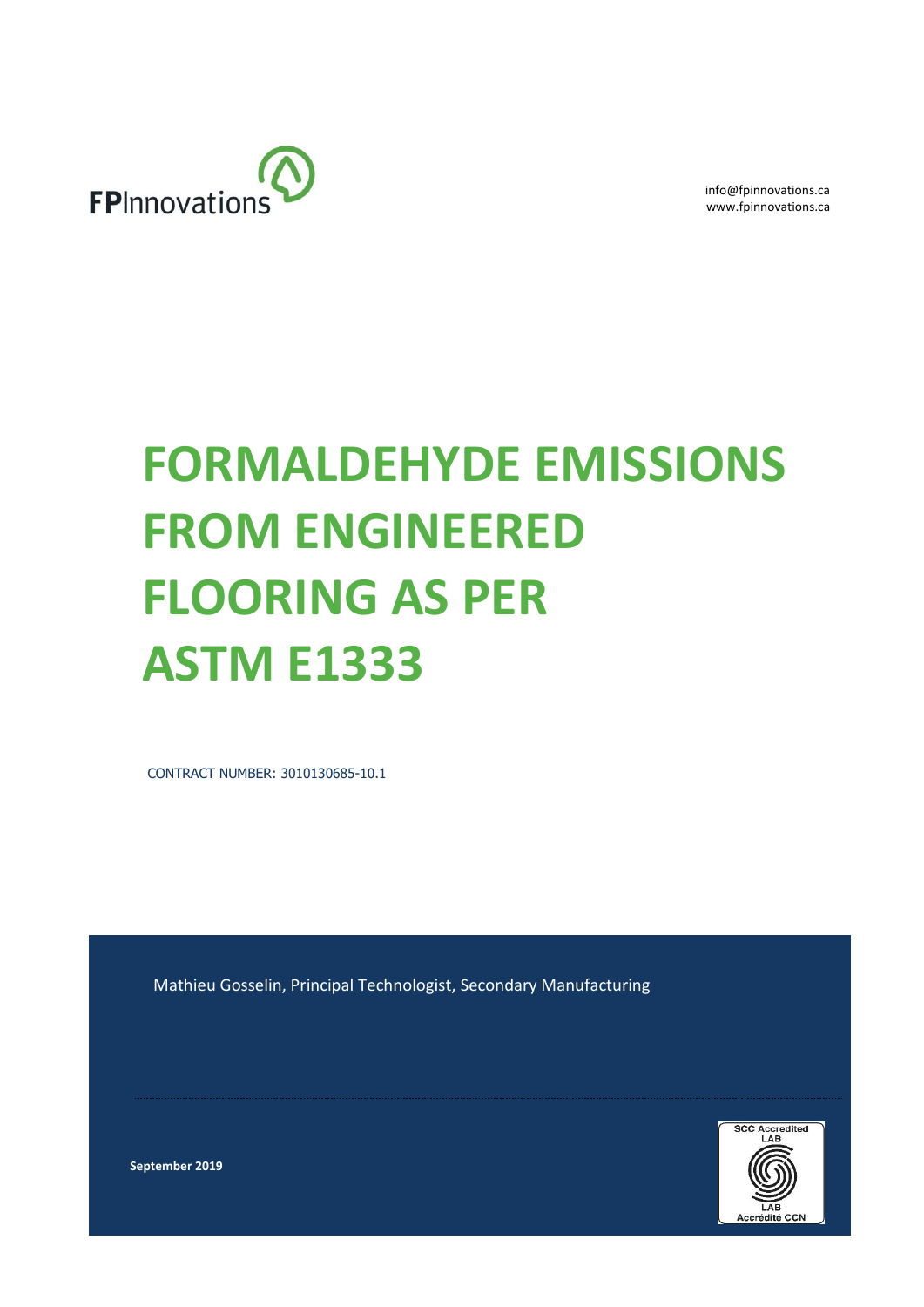

301013685 10.1: FORMALDEHYDE EMISSIONS FROM ENGINEERED FLOORING AS PER ASTM E 1333

REVIEWERS Diane Schorr, Scientist Secondary Manufacturing diane.schorr@fpinnovations.ca

APPROVER CONTACT INFORMATION Sylvain Lefebvre, Manager Secondary Manufacturing sylvain.lefebvre@fpinnovations.ca

AUTHOR CONTACT INFORMATION Mathieu Gosselin Principal Technologist Secondary Manufacturing (418) 781-6727 mathieu.gosselin@fpinnovations.ca

Disclaimer to any person or entity as to the accuracy, correctness, or completeness of the information, data, or of any analysis thereof contained in this report, or any other recommendation, representation, or warranty whatsoever concerning this report.

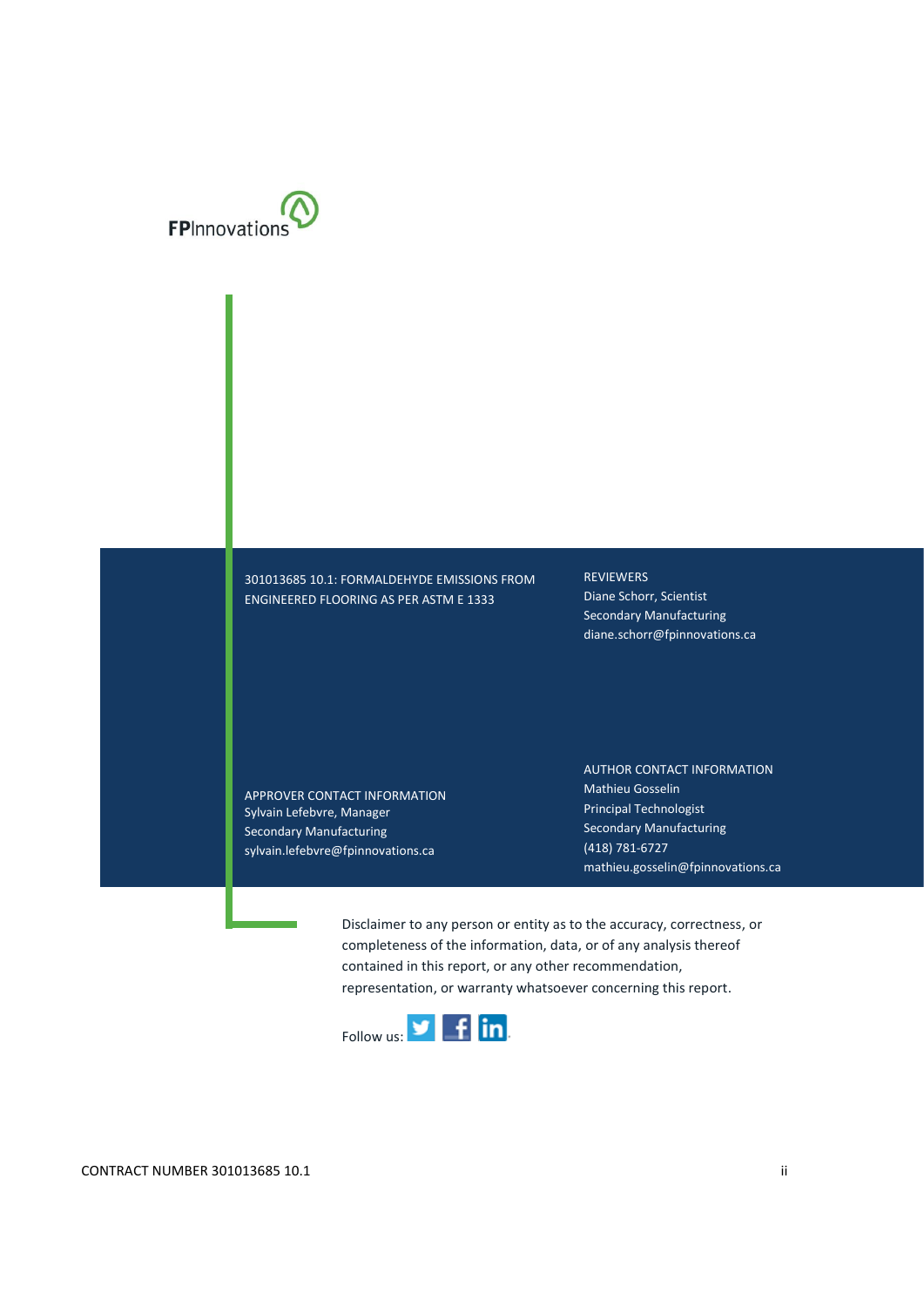# **TABLES OF CONTENTS**

| 1.             |  |  |  |  |  |  |
|----------------|--|--|--|--|--|--|
| 2.             |  |  |  |  |  |  |
| 3.             |  |  |  |  |  |  |
| 4.             |  |  |  |  |  |  |
| 5.             |  |  |  |  |  |  |
| 6.             |  |  |  |  |  |  |
| 7.             |  |  |  |  |  |  |
| 8.             |  |  |  |  |  |  |
| 9.             |  |  |  |  |  |  |
| a.             |  |  |  |  |  |  |
| b.             |  |  |  |  |  |  |
| $\mathsf{C}$   |  |  |  |  |  |  |
| d.             |  |  |  |  |  |  |
| e.             |  |  |  |  |  |  |
|                |  |  |  |  |  |  |
| a <sub>x</sub> |  |  |  |  |  |  |
| 11.            |  |  |  |  |  |  |
|                |  |  |  |  |  |  |
|                |  |  |  |  |  |  |

# **LIST OF TABLES**

| Table 1. | . Formaldehyde concentrations and emission rate from samples submitted to analysis. |  |  |  |  |
|----------|-------------------------------------------------------------------------------------|--|--|--|--|
|          |                                                                                     |  |  |  |  |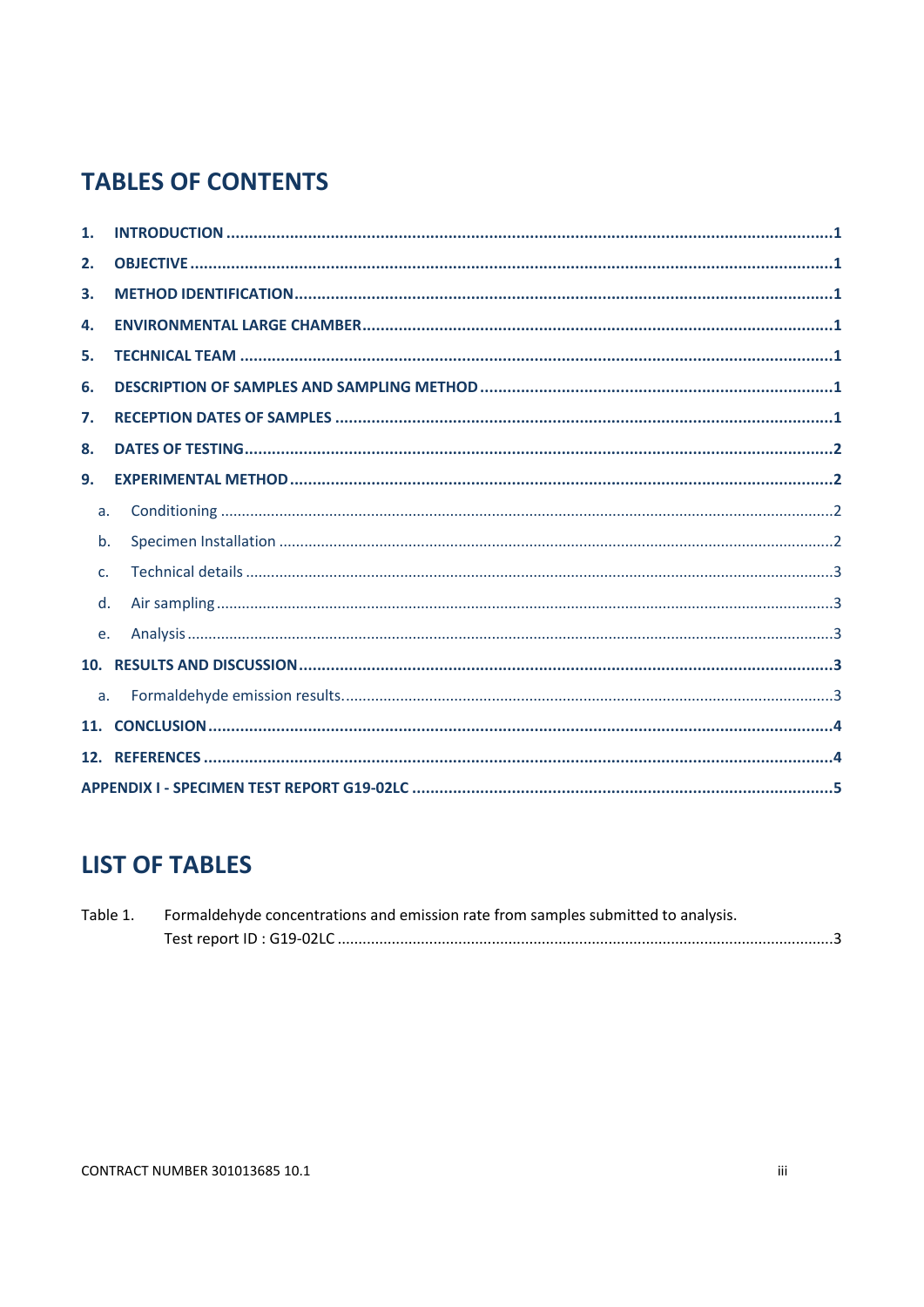#### **1. INTRODUCTION**

Limitations on formaldehyde concentrations in air have been established for some building products permanently installed in manufactured and conventional homes. Formaldehyde emission testing has been requested by Elite International Forest Ltd. (the Client).

#### **2. OBJECTIVE**

The objective of this experiment is to evaluate the formaldehyde emissions and compare the results to existing regulations.

#### **3. METHOD IDENTIFICATION**

The testing was done according to ASTM E1333-14 entitled "Standard Test Method for Determining Formaldehyde Concentrations in Air and Emission Rates from Wood Products Using a Large Chamber"

#### **4. ENVIRONMENTAL LARGE CHAMBER**

The chamber has a volume of 893 ft<sup>3</sup>. Inside walls are made of stainless steel and temperature and relative humidity are maintained to 25°C and 50% respectively. Purified air is supplied to the chamber through the inlet port at an air exchange rate of 0.50 chamber volume per hour.

#### **5. TECHNICAL TEAM**

- Sylvain Lefebvre (ing., Ph.D., LGBC), Manager
- Diane Schorr, Scientist
- Mathieu Gosselin, Principal Technologist

#### **6. DESCRIPTION OF SAMPLES AND SAMPLING METHOD**

Samples were selected by the Client. Samples were received on July 19th, 2019 at FPInnovations facility in boxes and labeled as: 5" White Oak Eng. Hand Scraped Natural Color. Upon arrival, samples were stored in a controlled room at 24°C and 50% R.H. in original boxes until conditioning. On the conditioning day (July 23<sup>rd</sup>, 2019), samples were assembled on a back to back configuration.

### **7. RECEPTION DATES OF SAMPLES**

Samples were received on July 19<sup>th</sup>, 2019.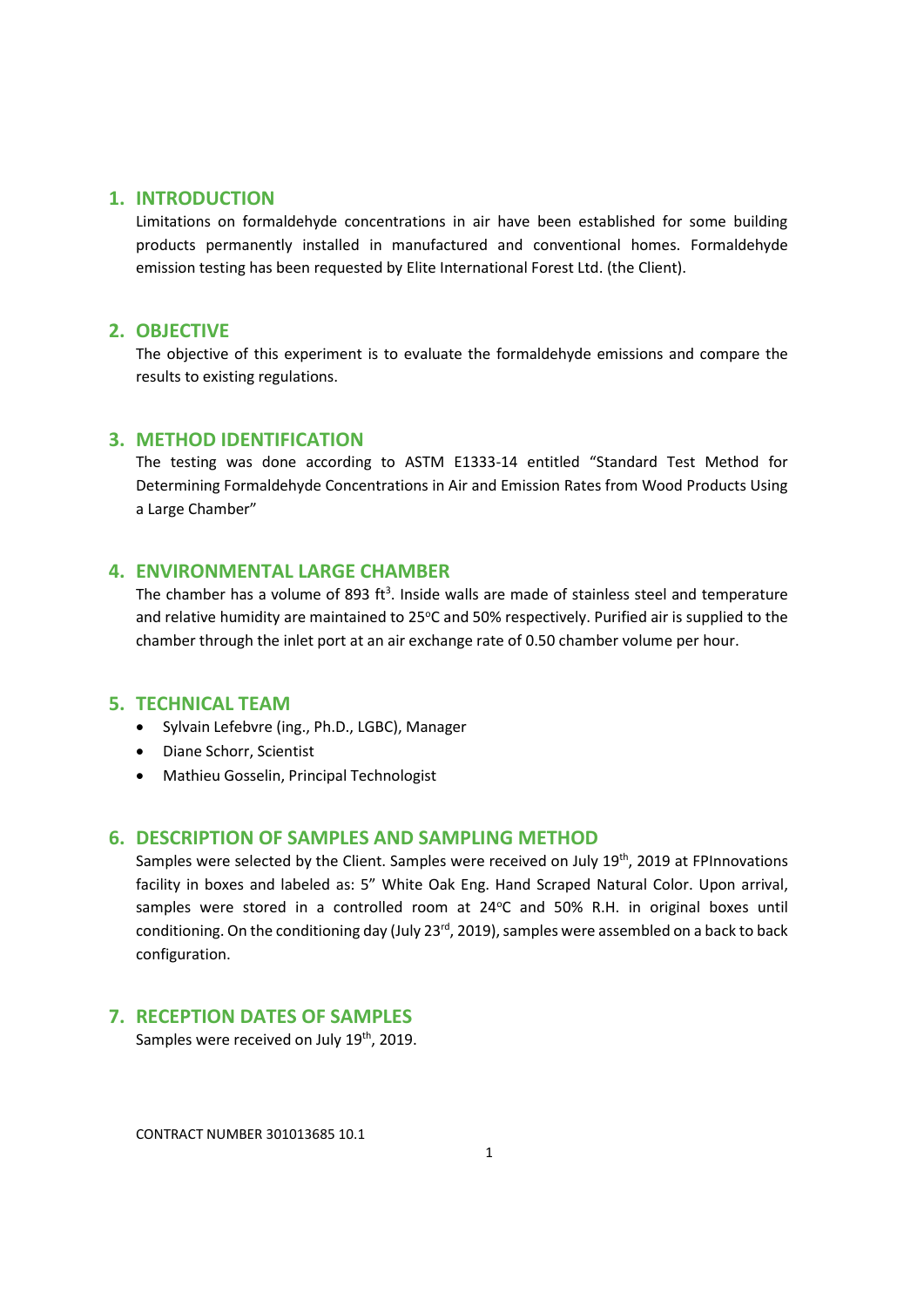#### **8. DATES OF TESTING**

All experiment dates are found in the specimen test report, appendix 1.

# **9. EXPERIMENTAL METHOD**

# **a. Conditioning**

The conditioning is done in a controlled area where temperatures and relative humidity are kept at 24 °C ± 3 °C and 50% ± 5%. Specimens are conditioned for seven days before introduction into chambers.

## **b. Specimen Installation**

For the purpose of this experiment, the test specimens were installed on an inert support in the chamber. Calculations were made in order to respect the product loading ratio of 0.13 ft<sup>2</sup>/ft<sup>3</sup>. A total of 116 ft<sup>2</sup> of sample surface has been exposed in the chamber. Flooring planks were installed and taped together on a back to back configuration. (figure 1)



CONTRACT NUMBER 301013685 10.1 **Figure 1. Specimens mounted on a back to back configuration in large chamber**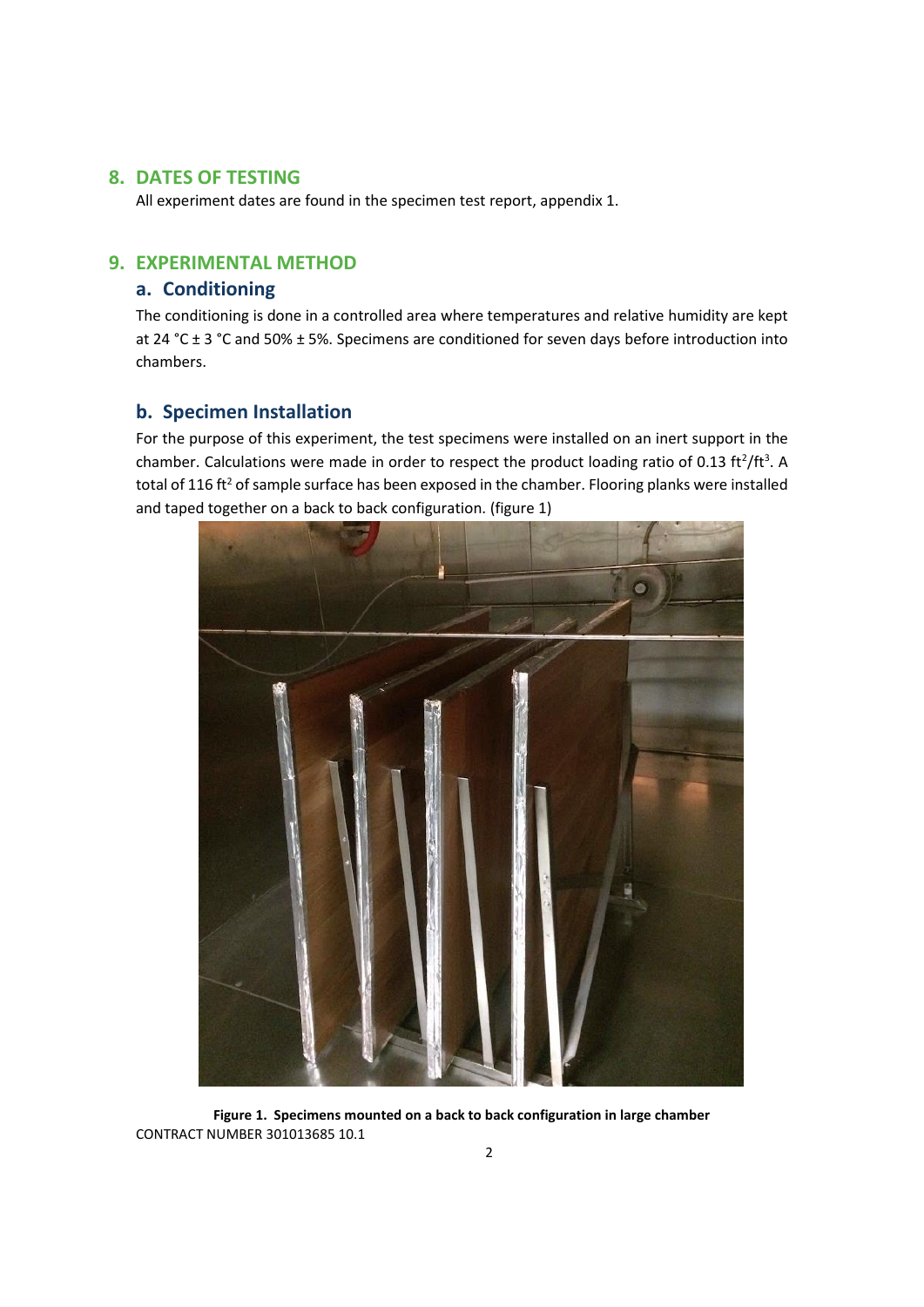## **c. Technical details**

All experiment technical details are found in the specimen test report, appendix 1.

# **d. Air sampling**

After 16 to 20 hours of exposure, air inside the chamber is drawn through sampling ports via a sampling train consisting of an air sampling pump and a collecting media. Sampling is done using calibrated pumps at a flow rate of 1.0 liter per minute. Formaldehyde is trapped in a midget impingers containing 1%w/w sodium bisulfite aqueous solution. A total of 60 litres of contaminated air is sampled from two different sampling ports (Port A & Port B).

#### **e. Analysis**

The formaldehyde trapped in the impingers is analyzed according to NIOSH 3500 and based on the chromotropic acid test procedure using spectrophotometer (colorimetric method). Aliquots of unknown concentration are compared to a calibration curve and results are thus calculated. An aliquot of a known concentration is also compared and calculated following the same procedure for quality assurance.

# **10. RESULTS AND DISCUSSION**

#### **a. Formaldehyde emission results.**

Formaldehyde results are presented in table 1. The results are expressed in concentration which correspond to a quantity of formaldehyde over the sampled volume. Emission rates are also presented in table 1, this corresponds to a mass of formaldehyde emitted from a square meter of product in an hour.

| <b>Volatile organic</b> |                         | <b>Concentration</b><br>ppm | <b>Emission Rates</b><br>$mg/(m^2.h)$    |                                          |
|-------------------------|-------------------------|-----------------------------|------------------------------------------|------------------------------------------|
| compound                | <b>Sampling</b><br>port | At test                     | <b>Corrected</b><br>(To 25°C and 50% RH) | <b>Corrected</b><br>(To 25°C and 50% RH) |
|                         | A                       | 0.01                        | 0.01                                     |                                          |
| Formaldehyde            | B                       | 0.01                        | 0.01                                     | 0.011                                    |
| <b>Reported value</b>   | Average                 | 0.01                        | 0.01                                     |                                          |

|                           | Table 1. Formaldehyde concentrations and emission rates from samples submitted to analysis. |  |  |
|---------------------------|---------------------------------------------------------------------------------------------|--|--|
| Test report ID : G19-02LC |                                                                                             |  |  |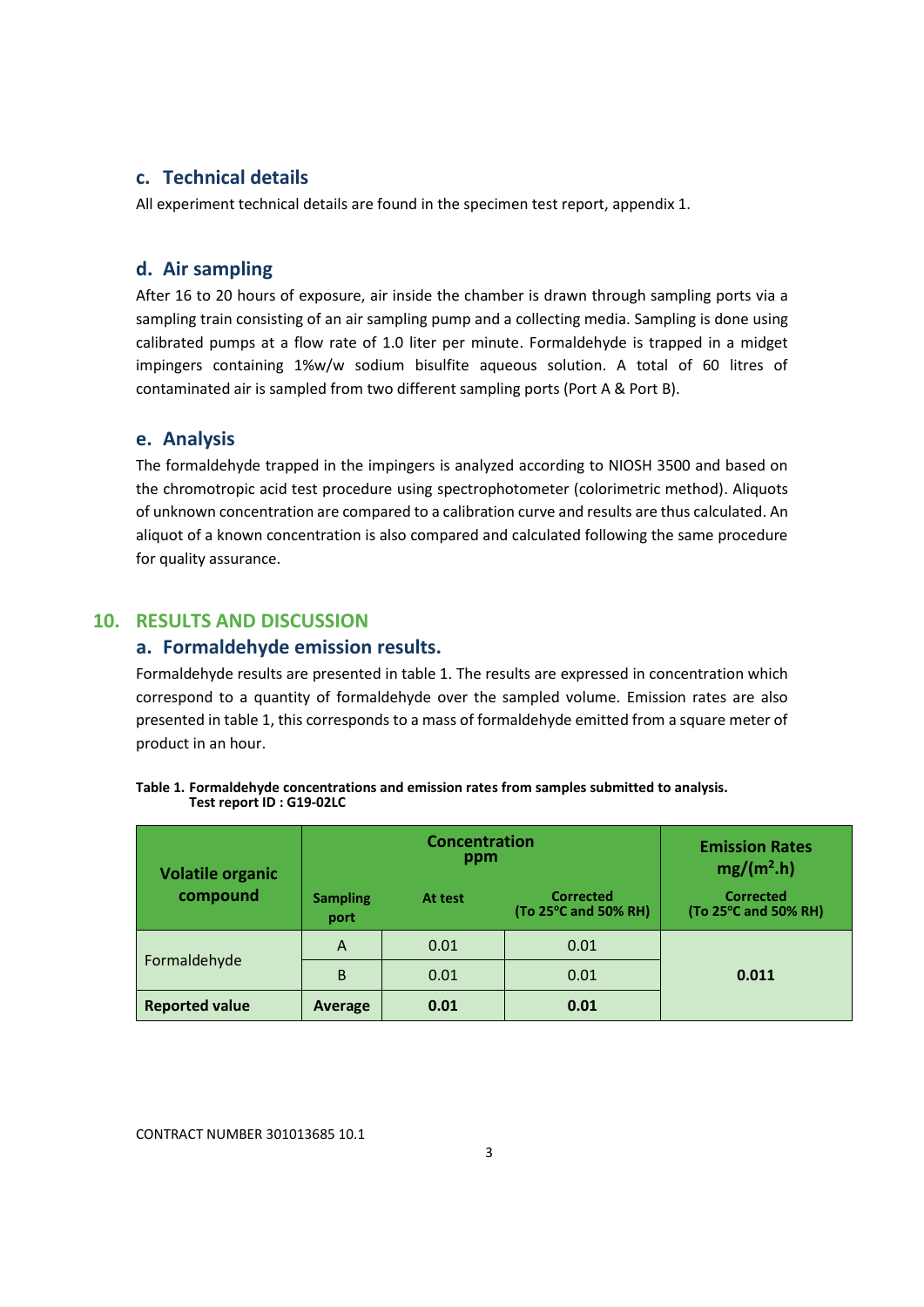# **11. CONCLUSION**

Samples submitted to analysis showed relatively low emission values. In fact, the engineered flooring specimen revealed emissions values similar to those found in the background. One could conclude that the product submitted to analysis easily meets the GREENGUARD requirements which has been established to 0.05 ppm.

# **12. REFERENCES**

ASTM E1333-14 *Standard Test Method for Determining Formaldehyde Concentrations in Air and Emission Rates from Wood Products Using a Large Chamber*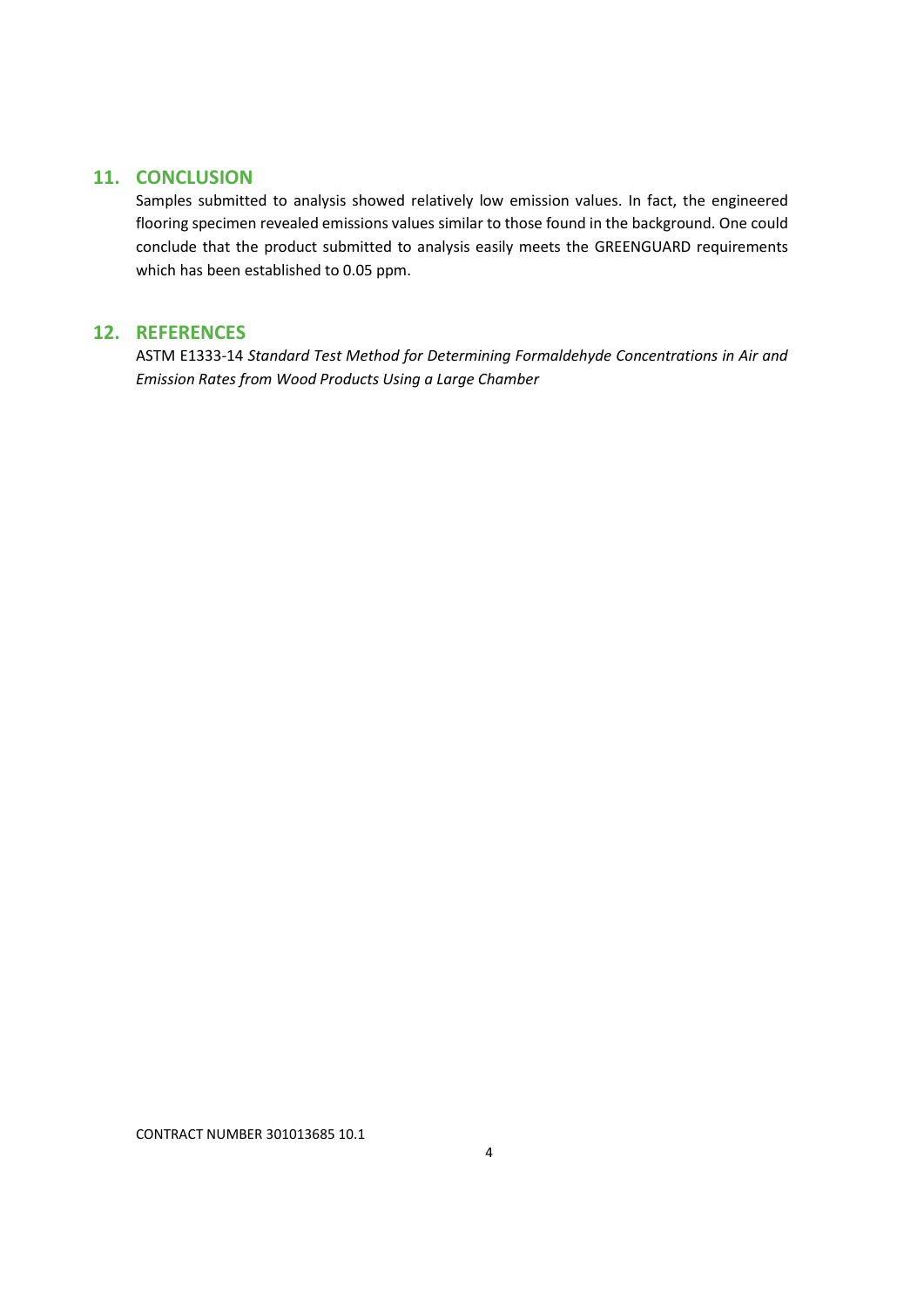**APPENDIX I - SPECIMEN TEST REPORT G19-02LC**